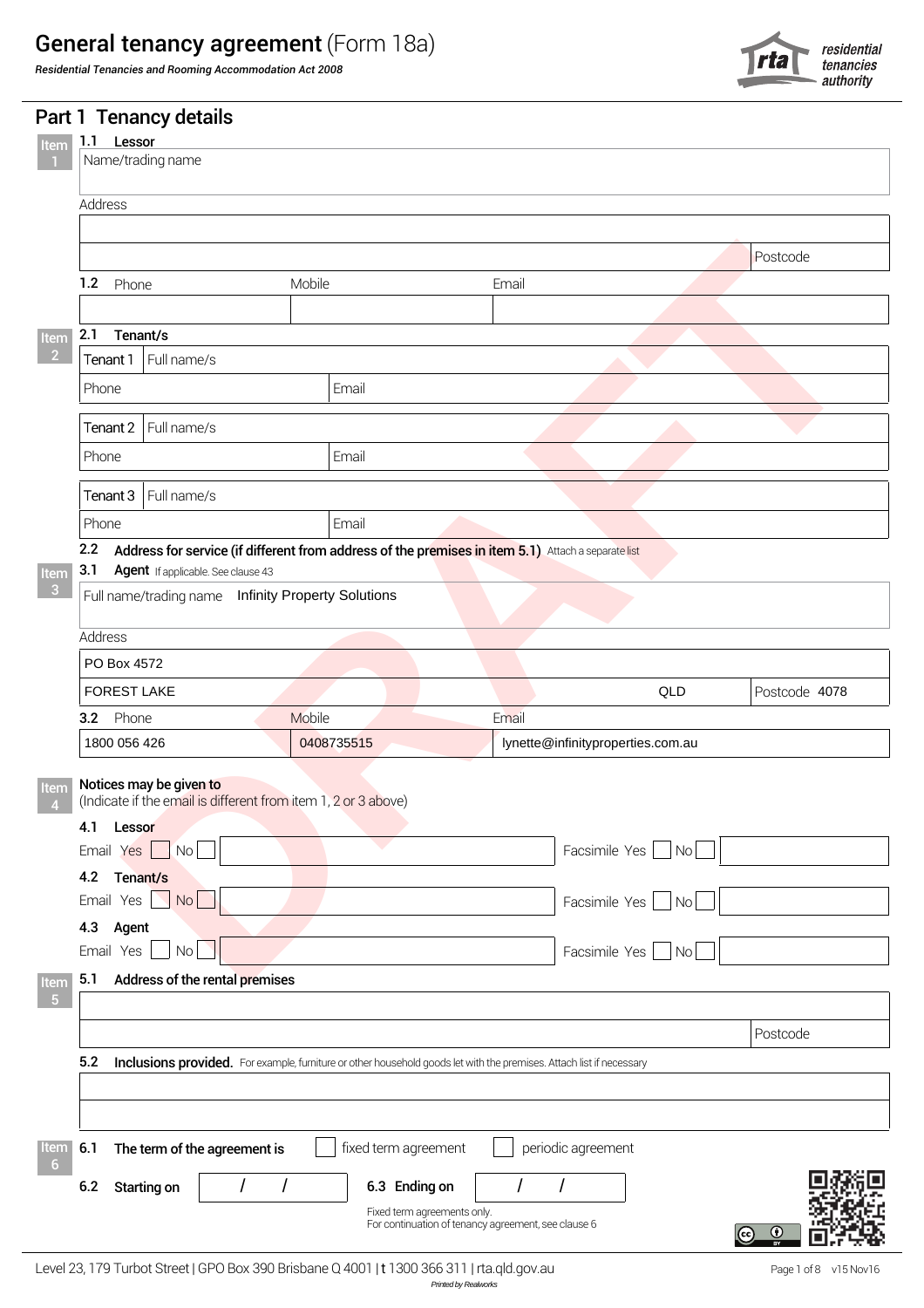# General tenancy agreement (Form 18a)

*Residential Tenancies and Rooming Accommodation Act 2008*

| Item                          | Rent<br>∣\$<br>fortnight<br>month<br>See clause 8(1)<br>week<br>per                                                                            |                                  |  |  |  |  |  |  |
|-------------------------------|------------------------------------------------------------------------------------------------------------------------------------------------|----------------------------------|--|--|--|--|--|--|
| <b>Item</b><br>8 <sup>2</sup> | Rent must be paid on the<br>day of each                                                                                                        |                                  |  |  |  |  |  |  |
| Item                          | Insert week, fortnight or month<br>Insert day. See clause 8(2)<br>Method of rent payment Insert the way the rent must be paid. See clause 8(3) |                                  |  |  |  |  |  |  |
| $\overline{9}$                |                                                                                                                                                |                                  |  |  |  |  |  |  |
|                               | Details for direct credit                                                                                                                      |                                  |  |  |  |  |  |  |
|                               | Bank/building society/credit union<br>BSB no.                                                                                                  |                                  |  |  |  |  |  |  |
|                               | Account name<br>Account no.                                                                                                                    |                                  |  |  |  |  |  |  |
|                               | Payment reference                                                                                                                              |                                  |  |  |  |  |  |  |
| Item<br>10                    | Place of rent payment Insert where the rent must be paid. See clause 8(4) to 8(6)                                                              |                                  |  |  |  |  |  |  |
|                               |                                                                                                                                                |                                  |  |  |  |  |  |  |
| Item<br>$11$                  | \$<br>Rental bond amount<br>See clause 13                                                                                                      |                                  |  |  |  |  |  |  |
| Item                          | The services supplied to the premises for which the tenant must pay See clause 16<br>12.1                                                      |                                  |  |  |  |  |  |  |
| $\overline{12}$               | Electricity<br>Any other service that a tenant must pay<br>Yes<br>Yes<br>No<br>Gas<br>No                                                       | No<br>See special terms (page 8) |  |  |  |  |  |  |
|                               | Type<br>Yes<br>Yes<br>No<br>Phone                                                                                                              |                                  |  |  |  |  |  |  |
|                               | 12.2 Is the tenant to pay for water supplied to the premises See clause 17                                                                     |                                  |  |  |  |  |  |  |
|                               | Yes<br><b>No</b><br>If the premises is not individually metered for a service under item 12.1, the apportionment of the cost of the            |                                  |  |  |  |  |  |  |
| Item<br>13                    | service for which the tenant must pay. For example, insert the percentage of the total charge the tenant must pay. See clause 16(c)            |                                  |  |  |  |  |  |  |
|                               | Electricity<br>Any other service stated in item 12.1                                                                                           |                                  |  |  |  |  |  |  |
|                               | See special terms (page 8)<br>Gas                                                                                                              |                                  |  |  |  |  |  |  |
|                               | Phone                                                                                                                                          |                                  |  |  |  |  |  |  |
| Item                          | How services must be paid for Insert for each how the tenant must pay. See clause 16(d)                                                        |                                  |  |  |  |  |  |  |
| 14                            | Electricity                                                                                                                                    |                                  |  |  |  |  |  |  |
|                               | Gas                                                                                                                                            |                                  |  |  |  |  |  |  |
|                               | Phone                                                                                                                                          |                                  |  |  |  |  |  |  |
|                               | Any other service stated in item 12.1<br>See special terms (page 8)                                                                            |                                  |  |  |  |  |  |  |
| Item<br>$15$                  | Number of persons allowed to reside at the premises<br>See clause 23                                                                           |                                  |  |  |  |  |  |  |
| Item                          | 16.1 Are there any body corporate by-laws applicable to the occupation of the premises by a tenant?                                            | No<br>Yes                        |  |  |  |  |  |  |
| 16 <sup>1</sup>               | See clause 22<br>16.2 Has the tenant been given a copy of the relevant by-laws See clause 22                                                   | No<br>Yes                        |  |  |  |  |  |  |
|                               |                                                                                                                                                |                                  |  |  |  |  |  |  |
| Item<br>$\frac{17}{17}$       | 17.1 Pets approved<br>Yes<br>No<br>See clause 24(1)<br>17.2 The types and number of pets that may be kept<br>See clause 24(2)                  |                                  |  |  |  |  |  |  |
|                               | Type<br>Number<br>Type                                                                                                                         | Number                           |  |  |  |  |  |  |
| Item                          | Nominated repairers Insert name and telephone number for each. See clause 31                                                                   |                                  |  |  |  |  |  |  |
| $\boxed{18}$                  | Electrical repairs                                                                                                                             | Phone                            |  |  |  |  |  |  |
|                               | Plumbing repairs                                                                                                                               | Phone                            |  |  |  |  |  |  |
|                               | Other                                                                                                                                          | Phone                            |  |  |  |  |  |  |
|                               |                                                                                                                                                |                                  |  |  |  |  |  |  |

residential<br>tenancies<br>- authority

 $|$ rta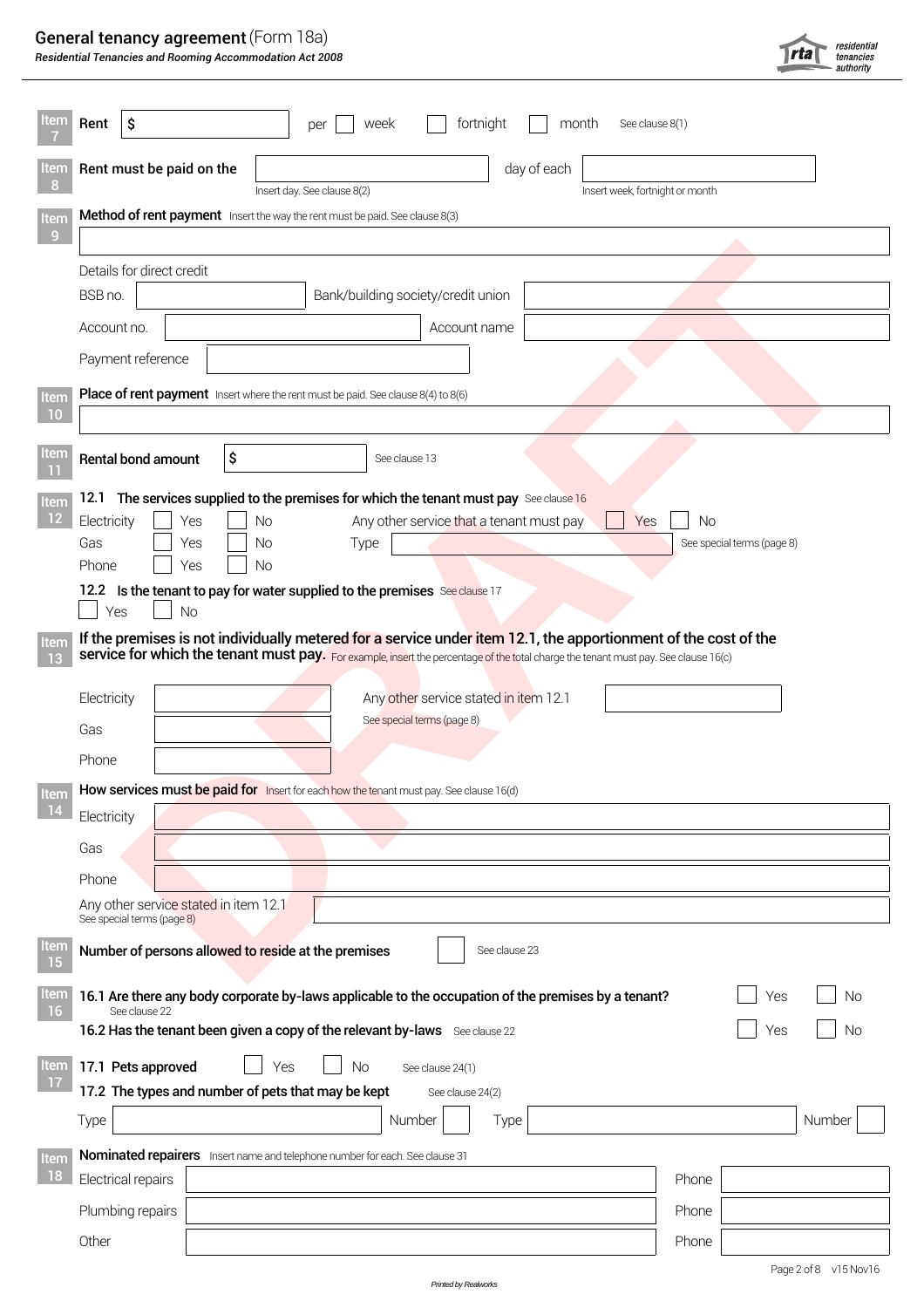- (a) a reference to *the premises* includes a reference to any **canonical community of the premises** includes a reference to any  $\epsilon$ inclusions for the premises stated in this agreement for item 5.2; and
- (b) a reference to a numbered section is a reference to the section in the Act with that number; and
- (c) a reference to a numbered item is a reference to the item with that number in part 1; and
- (d) a reference to a numbered clause is a reference to the clause of this agreement with that number.

- (1) This part states, under the *Residential Tenancies and Rooming Note* For more information about the notices, see the information<br>A*ccommodation Act 2008 (the Act),* section 55, the standard statement. is statement. terms of a general tenancy agreement.<br>The Ast also imposes duties are not given entitlements to the **7** Costs apply to early ending of fixed term
- (2) The Act also imposes duties on, and gives entitlements to, the lessor and tenant that are taken to be included as terms of this
- (3) The lessor and tenant may agree on other terms of this (a) this agreement is a fixed term agreement; and agreement (special terms).
- A duty or entitiement under the Act overrides a standard term or emitted under the Act.<br>Special term if the term is inconsistent with the duty or entitlement. (2) The tenant must pay the reasonable costs incurred by the le
- (5) A standard term overrides a special term if they are inconsistent. Note - Some breaches of this agreement may also be an offence under the Act, for example, if
	- of the rules of entry under sections 192 to 199; or
	- the tenant does not sign and return the condition report to the lessor **Division 3 Rent** or the lessor's agent under section 65. **8 When, how and where rent must be paid**

### 3 More than 1 lessor or tenant - ss 83 and 85

- (1) This clause applies if more than 1 person is named in this agreement for item 1 or 2.
- (2) Each lessor named in this agreement for item 1 must perform item 8. all of the lessor's obligations under this agreement. (3) The rent must be paid -<br>(3) Each tenant named in this agreement for item 2 - (3) (a) in the way stated in
- 
- Each tenant named in this agreement for item 2 (a) in the way stated in this agreement for item 9; or<br>(a) holds their interest in the tenancy as a tenant in common (b) in the way agreed after the signing of this agreen holds their interest in the tenancy as a tenant in common (b) in the way agreed after the signing of this agreement by -<br>unless a special term states the tenants are joint tenants; (i) the lessor or tenant giving the other and
	- (b) must perform all the tenant's obligations under this agreement.

- (1) The tenancy starts on the day stated in this agreement for item 6.2.
- (2) However, if no day is stated or if the stated day is before the signing of this agreement, the tenancy starts when the tenant is or was given a right to occupy the premises.

### 5 Entry condition report - s 65

- (1) The lessor must prepare, in the approved form, sign and give the tenant 1 copy of a condition report for the premises.
- (2) The copy must be given to the tenant on or before the day the
- (3) The tenant must mark the copy of the report to show any parts the tenant disagrees with, and sign and return the copy to the lessor not later than 3 days after the later of the following days - (a) the day the tenant is entitled to occupy the premises; **9 Rent in advance - s 87**

(b) the day the tenant is given the copy of the condition report.<br>  $\frac{1}{2}$  The lessor may require the tenant to pay rent in advance only if<br>
the payment is not more than -Note - A well completed condition report can be very important to help

the parties if there is a dispute about the condition of the premises when the tenancy started. For more information about condition reports, see the information statement.

(4) After the copy of the condition report is returned to the lessor by the tenant, the lessor must copy the condition report and return it to the tenant within 14 days.

## Part 2 Standard Terms 6 Continuation of fixed term agreement - s 70

- 
- **1** Interpretation **1** Interpretation **1** Interpretation
	- (b) none of the following notices are given, or agreements In this agreement - or applications made before the day the term ends (the
		- (i) a notice to leave;
		- (ii) a notice of intention to leave;
		- (iii) an abandonment termination notice;
		- (iv) a notice, agreement or application relating to the death of a sole tenant under section 277(7);
		- (v) a written agreement between the lessor and tenant to end the agreement.
	- construction and the construction of the state of the construction of the construction of the construction of the construction of the construction of the construction of the construction of the construction of the construc (2) This agreement, other than a term about this agreement's term, **2** Terms of a general tenancy agreement **continues to apply after the end day on the basis that the tenant** is holding over under a periodic agreement.

# agreement

- $(1)$  This clause applies if -
	-
- agreement . (b) the tenant terminates it before the term ends in <sup>a</sup> way not
	- in reletting the premises.

 $\frac{Note}{.}$  For when the tenant may terminate early under the Act, see<br>clause 36 and the information statement. Under section 362, the lessor clause 36 and the information statement. Under section 362, the lessor • clause 36 and the information statement. Under section 362, the lessor • the lessor's agent enters the premises in contravention

- (1) The tenant must pay the rent stated in this agreement for item 7.
- $(2)$  The rent must be paid at the times stated in this agreement for
- - - - (i) the lessor or tenant giving the other party a notice proposing the way; and
			- $(i)$  the other party agreeing to the proposal in writing; or
- Division 2 Period of tenancy (c) if there is no way stated in this agreement for item 9 or no way agreed after the signing of this agreement - in an **4 Start of tenancy** approved way under section 83(4).

Note - If the way rent is to be paid is another way agreed on by the lessor and tenant under section 83(4)(g), the lessor or the lessor's agent must comply with the obligations under section 84(2).

- (4) The rent must be paid at the place stated in this agreement for item 10.
- (5) However, if, after the signing of this agreement, the lessor gives a notice to the tenant stating a different place for payment and the place is reasonable, the rent must be paid at the place while the notice is in force.
- If no place is stated in this agreement for item 10 and there is no notice stating a place, the rent must be paid at an appropriate place.<br>Examples of an appropriate place -

- the lessor's address for service
- the lessor's agent's office

(a) for a periodic agreement - 2 weeks rent; or

(b) for a fixed term agreement - 1 month rent.

Note - Under section 87(2), the lessor or the lessor's agent must not require a payment of rent under this agreement in a period for which rent has already been paid.

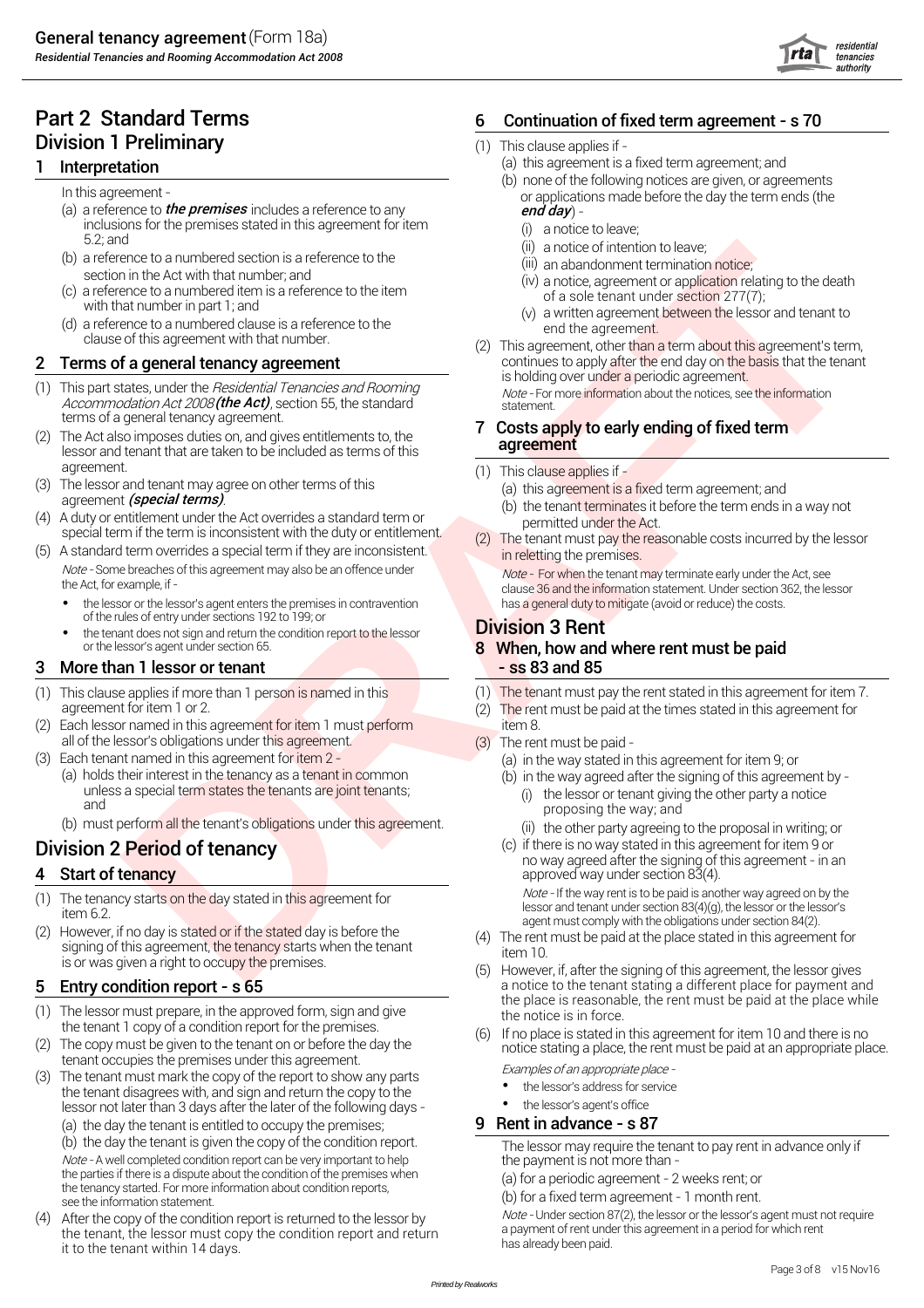*Residential Tenancies and Rooming Accommodation Act 2008*



- (1) If the lessor proposes to increase the rent, the lessor must give (3) For subclause (2), the day must be at least 1 month after the notice of the proposal to the tenant.
- The notice must state the amount of the increased rent and the day from when it is payable. The day from when it is payable.
- (3) The day stated must not be earlier than the later of the  $15$  Outgoings s  $163$ following -
	-
	- (b) 6 months after the day the existing rent became payable. To the property hy the tenant
- (4) Subject to an order of a tribunal, the increased rent is payable from the day stated in the notice, and this agreement is taken to be amended accordingly.
- (5) However, if this agreement is a fixed term agreement, the rent may be increased before the term ends only if a special term -
	-
	- (b) states the amount of the increase or how the amount of the
- (6) A rent increase is payable by the tenant only if the rent is increased under this clause.

# **11 Application to tribunal about excessive increase** tenancy if  $\sim$  service supplied to the tenancy if  $\sim$  5.92

- (1) If a notice of proposed rent increase is given and the tenant considers the increase is excessive, the tenant may apply to a tribunal for an order setting aside or reducing the increase.
- (a) within 30 days after the notice is received; and (b) for a fixed term agreement - before the term ends. Out; and However, the application must be made -

Under section 94, the rent may decrease in certain situations. Note - Section 165(3) limits the amount the tenant must pay.

- (1) If a rental bond is stated in this agreement for item 11, the service to the premises; and tenant must pay to the lessor or the lessor's agent the rental bond amount -
	- (a) if a special term requires the bond to be paid at a stated time at the stated time; or
	- (b) if a special term requires the bond to be paid by instalments for water supplied to the premises.<br>- by instalments; or by instalments; or
	-

Note - There is a maximum bond that may be required. See section 146

- (2) The lessor or the lessor's agent must, within 10 days of receiving the bond or a part of the bond, pay it to the authority and give (b) that is a fixed charge for the water service to the premises. the authority a notice, in the approved form, about the bond.
- (3) The bond is intended to be available to financially protect the lessor if the tenant breaches this agreement. Example - The lessor may claim against the bond if the tenant does not Note - For how to apply to the authority or a tribunal for the bond at the end of the tenancy, see the information statement and sections 125 to 141. Delay in applying may mean that payment is made on another application for payment.

- 
- (1) The tenant must increase the rental bond if -<br>(a) the rent increases and the lessor gives notice to the tenant to increase the bond; and
	- (b) the notice is given at least 11 months after
		- (ii) if the bond has been increased previously by a notice given under this clause - the day stated in the notice, or the last notice, for making the increase.
- 10 Rent increases ss 91 and 93 (2) The notice must state the increased amount and the day by which the increase must be made.
	-

(a) 2 months after the notice is given;<br>(b) 6 months after the day the existing rent became payable for the premises, other than a service charge.

by the tenant.<br>body corporate levies, council general rates, sewerage charges,<br>environment levies, land tax

- (2) This clause does not apply if
	- (a) the lessor is the State; and
		- (b) rent is not payable under the agreement; and
- (a) provides for a rent increase; and (c) the tenant is an entity receiving financial or other assistance<br>(b) states the amount of the increase or how the amount of the from the State to supply rented accommodation to pers

# increase is to be worked out.<br>16 General service charges - ss 164 and 165

The tenant must pay a service charge, other than a water<br>service charge, for a service supplied to the premises during the

- (a) the tenant enjoys or shares the benefit of the service; and
- (b) the service is stated in this agreement for item 12.1; and (c) either -
	- (i) the premises are individually metered for the service; or
	- (ii) this agreement states for item 13 how the tenant's<br>apportionment of the cost of the service is to be worked
- 12 Rent decreases s 94 **and 12 Rent decreases s 94** for the service.

## Note - For details of the situations, see the information statement. 17 Water service charges - ss 164 and 166W

- **Division 4 Rental bond** (1) The tenant must pay an amount for the water consumption<br> **Example 1999** The tenant must pay an amount for the water consumption
- 13 Rental bond required ss 111 and 116 (a) the tenant is enjoying or sharing the benefit of a water<br>(1) If a rental bond is stated in this agreement for item 11 the service to the premises; and
	- (b) the premises are individually metered for the supply of water or water is supplied to the premises by delivery by means of<br>a vehicle: and
	- (c) this agreement states for item 12.2 that the tenant must pay for water supplied to the premises.

- by instalments; or<br>(c) otherwise - when the tenant signs this agreement.<br>Mote - There is a maximum bond that may be required. See section 146 (2) However, the tenant does not have to pay an amount -

- 
- and the information statement.<br>
and the information statement.<br>
The lessor or the lessor's agent must within 10 days of receiving that is more than the amount of the water consumption
- the anti-fix orbits (i) The kear of the fix of the star of the star of the star of the star of the star of the star of the star of the star of the star of the star of the star of the star of the star of the star of the st Also, the tenant does not have to pay an amount for a reasonable quantity of water supplied to the premises for a period if, during the period, the premises are not water efficient for section 166.

leave the premises in the required condition at the end of the tenancy. Note - For details about water efficiency, see the information statement.

- (4) In deciding what is a reasonable quantity of water for subclause (3), regard must be had to the matters mentioned in section 169(4)(a) to (e).
- (5) The tenant must pay the amount of the charge to the lessor 14 Increase in bond - s 154 **Increase in bond - s 154** Within 1 month of the lessor giving the tenant copies of relevant documents about the incurring of the amount.
	- $(6)$  In this clause -

(a) the rent increases and the lessor gives notice to the tenant **for premise**r consumption charge for premises, means the variable part of a water service charge assessed on the volume of water supplied to the premises.

(i) this agreement started; or  $Note - If there is a dispute about how much water (or any other service$ charge) the tenant should pay, the lessor or the tenant may attempt to resolve the dispute by conciliation. See the information statement for details.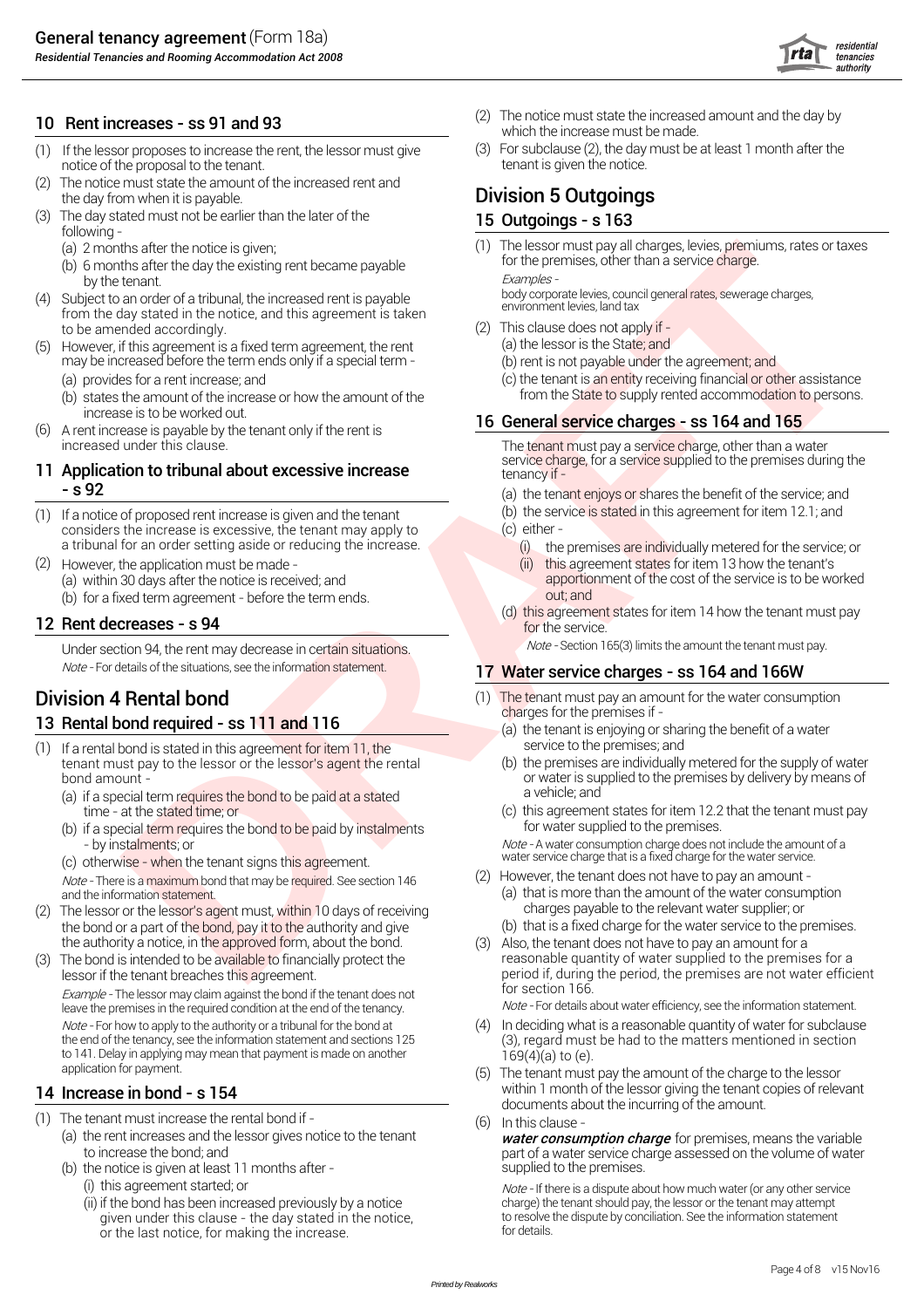

# Division 6 Rights and obligations 24 Pets **concerning the premises during tenancy** (1) The tenant may keep pets on the premises only if this<br> **Cubdivision 1 Occupation and use of premises**

## 18 No legal impediments to occupation - s 181

The lessor must ensure there is no legal impediment to occupation of the premises by the tenant as a residence for the term of the tenancy if, when entering into this agreement, the lessor knew about the impediment or ought reasonably to have known about it.

Examples of possible legal impediments -

- if there is a mortgage over the premises, the lessor might need to **Subdivision 2 Standard of premises** obtain approval from the mortgagee before the tenancy can start if there is a mortgage over the premises, the lessor might need to
- the premises can lawfully be occupied a certificate might be required under the Building Act 1975 before
- the zoning of the land might prevent use of a building on the land (1) At the start of the tenancy, the lessor must ensure as a residence (a) the premises are clean; and

### 19 Vacant possession and quiet enjoyment (b) the premises are fit for the tenant to live in; and - ss 182 and 183

(1) The lessor must ensure the tenant has vacant possession of the the the health or safety of persons using or entering the premises.<br>premises (other than a part of the premises that the tenant does  $\frac{1}{2}$  and the ten not have a right to occupy exclusively) on the day the tenant is entitled to occupy the premises under this agreement.

Editor's note - Parts of the premises where the tenant does not have a right to occupy exclusively may be identified in a special term. (b) maintain the premises in good repair; and<br>right to occupy exclusively may be identified in a special term.

- (2) The lessor must take reasonable steps to ensure the tenant has about the health or safety of persons using or entering the said the health or safety of persons using or entering the quiet enjoyment of the premises.<br>
premises: and
- (3) The lessor or the lessor's agent must not interfere with the The resson of the resson stagent must not interfere with the<br>reasonable peace, comfort or privacy of the tenant in using<br>the premises.<br>the premises.

The lessor or the lessor's agent may enter the premises during the tenancy only if the obligations under sections 192 to 199 have been complied with.

- (1) The tenant may use the premises only as a place of residence or mainly as a place of residence or for another use allowed<br>under a special term.
- (2) The tenant must not -
	- (a) use the premises for an illegal purpose; or
		- (b) cause a nuisance by the use of the premises; or Examples of things that may constitute <sup>a</sup> nuisance
			- this agreement for item 5.2.<br>• using paints or chemicals on the premises that go onto or **remises** that go onto or
			-
			- causing loud noises
			- allowing large amounts of water to escape onto adjoining land
		- (c) interfere with the reasonable peace, comfort or privacy of
		- (d) allow another person on the premises to interfere with the reasonable peace, comfort or privacy of a neighbour of  $(2)$ the tenant the tenant to maliciously damage, the premises.

# 22 Units and townhouses - s 69 Subdivision 3 The dwelling

- (1) The lessor must give the tenant a copy of any body corporate by-laws under the Body Corporate and Community<br>by-laws under the Body Corporate and Community The lessor must give the tenant a copy of any body corporate
	- (a) the occupation of the premises; or  $\blacksquare$  or the structural change.
	- (b) any common area available for use by the tenant with the Note Fixtures are generally items permanently attached to land or<br>to a building that are intended to become part of the land or building.
- (2) The tenant must comply with the by-laws.

No more than the number of persons stated in this agreement. for item 15 may reside at the premises.

- 
- Subdivision 1 Occupation and use of premises<br>
(2) If this agreement states for item 17.1 that pets are approved.<br>
and this agreement states for item 17.2 that only -<br>
and this agreement states for item 17.2 that only -(a) a particular type of pet may be kept, only that type may be (2) If this agreement states for item 17.1 that pets are approved
	- kept; or
	- (b) a particular number of pets may be kept, only that number may be kept; or
	- (c) a particular number of a particular type of pet may be kept,<br>only that number of that type may be kept.

## 25 Lessor's obligations - s 185

- 
- -
- 
- (d) the lessor is not in breach of a law dealing with issues about
- (2) While the tenancy continues, the lessor must -
	- (a) maintain the premises in a way that the premises remain fit for the tenant to live in; and
	-
	- (c) ensure the lessor is not in breach of a law dealing with issues

As the three properties of the superior of the superior of the three terms in the three terms in the three terms in the three terms in the term in the superior of the superior of the superior of the superior of the superi Note - For details about the maintenance, see the information statement.<br>However, the lessor is not required to comply with subclause **20 Lessor's right to enter the premises - ss 192-199** (1)(c) or  $(2)(a)$  for any non-standard items and the lessor is not responsible for their maintenance if -

- (a) the lessor is the State; and
- (b) the non-standard items are stated in this agreement and Note - See the information statement for details. This agreement states the lessor is not responsible for their maintenance; and
- 21 Tenant's use of premises ss 10 and 184 (c) the non-standard items are not necessary and reasonable to make the premises a fit place in which to live; and
	- (d) the non-standard items are not a risk to health or safety; and
	- (e) for fixtures the fixtures were not attached to the premises<br>by the lessor.
	- (4) In this clause -

**non-standard items** means the fixtures attached to the premises and inclusions supplied with the premises stated in

cause odours on adjoining land the premises induced by the cause odours on adjoining land the cause odours on adjoining land tenant with the premises include any contract of the premises include any contract of the premises.<br>Causing loud noises

## 26 Tenant's obligations - s  $188(2)$  and (3)

- a neighbour of the tenant; or (1) The tenant must keep the premises clean, having regard to their<br>allow another person on the premises to interfere with the condition at the start of the tenancy.
	- The tenant must not maliciously damage, or allow someone else

Management Act 1997 or Building Units and Group Titles (1) The tenant may attach a fixture, or make a structural change, to<br>Act 1980 applicable to the premises only if the lessor agrees to the fixture's attachment

An attachment may include, for example, something glued, nailed or<br>screwed to a wall.

23 **Number of occupants allowed** (2) The lessor's agreement must be written, describe the nature of the nature of the nature of the nature of the nature of the nature of the nature of the nature of the agreement.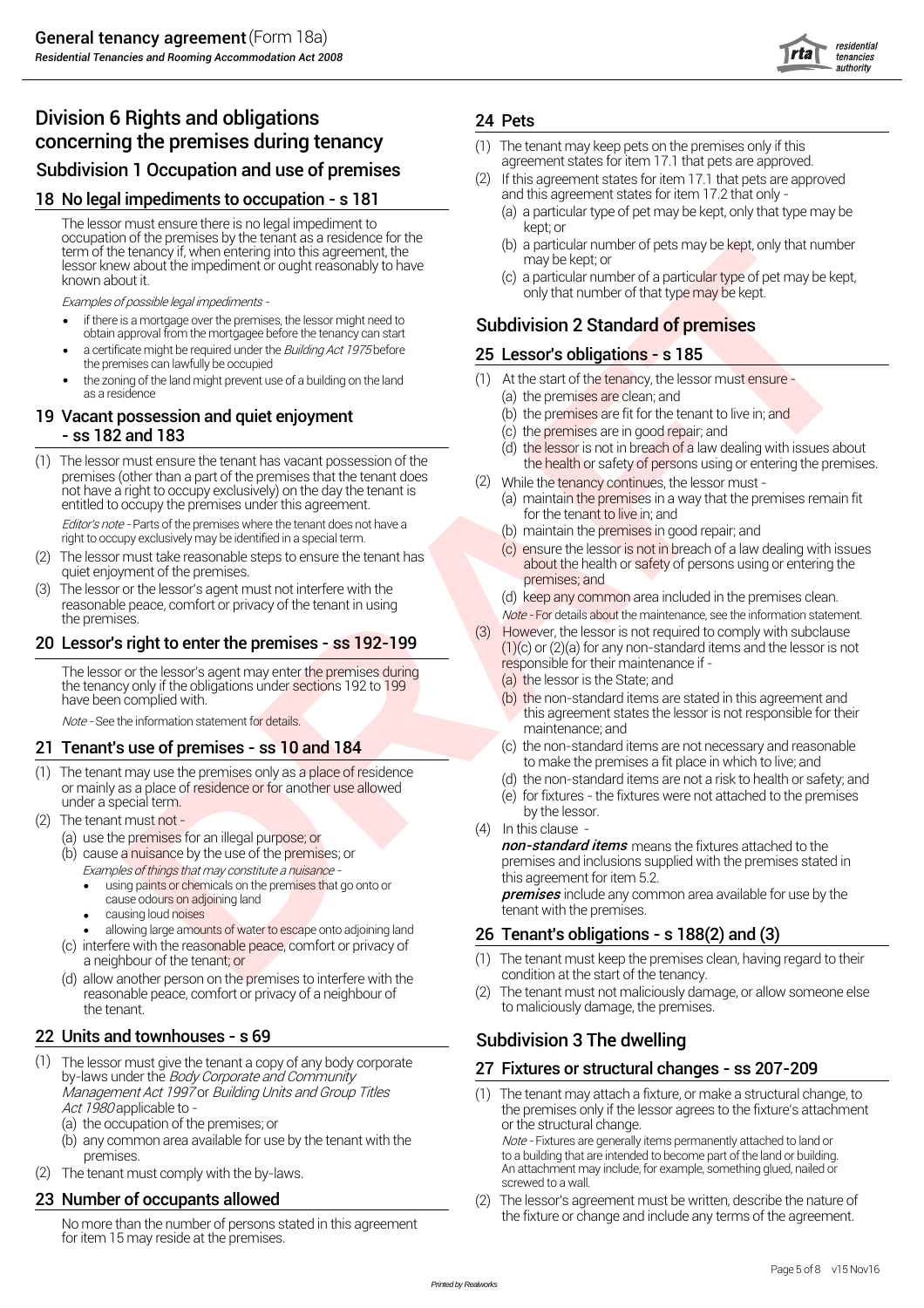

- that the tenant may remove the fixture
- that the tenant must repair damage caused when removing
- that the lessor must pay for the fixture if the tenant can not remove it (a) in this agreement for item 18; or
- (3) If the lessor does agree, the tenant must comply with the terms of the lessor's agreement.<br>
(4) The nominated repairer is the tenant's first point of contact<br>
(4) The lessor must not act unreasonably in failing to agre
- (4) The lessor must not act unreasonably in failing to agree.
- (5) If the tenant attaches a fixture, or makes a structural change, to the premises without the lessor's agreement, the lessor may  $\overline{32}$  Notice of damage s 217
	- (a) take action for a breach of a term of this agreement; or (1)
	- and treat the fixture or change as an improvement to the (2) premises for the lessor's benefit (that is, treat it as belonging to the lessor. to the lessor, without having to pay the tenant for it).

## 28 Supply of locks and keys - s 210

- (1) The lessor must supply and maintain all locks necessary to (b) if there is no nominated repairer for the repairs or the repairer ensure the premises are reasonably secure.
- ensure the premises are reasonably secure.<br>(2) The lessor must give the tenant, or if there is more than 1 tenant, **23. Emergancy renairs arranged by** (2) 1 of the tenants, a key for each lock that - **and 219** 
	- (a) secures an entry to the premises; or
	- situated; or for orders about the repairs if -
	-
- (3) If there is more than 1 tenant, the lessor must give the other repairer of the need for emergency repairs of the premises; or

- -
	-
	-
- an emergency requiring the lock to be changed quickly **subletting by tenant** (2) The lessor or tenant must not act unreasonably in failing to
- agree to the change of a lock. 34 General ss 238 and 240 (3) If a lock is changed, the party changing it must give the other
	- party a key for the changed lock unless -
	-
	- (b) the other party agrees to not being given a key.

- (1) Emergency repairs are works needed to repair any of the
	-
	-
	- (c) a serious roof leak;
	-
	- (e) a dangerous electrical fault;  $\sim$   $\sim$   $\sim$  237
	- (f) flooding or serious flood damage;
	-
	- $\begin{array}{ll}\n\text{(a) serious storm, fire or impact damage;} \\
	\text{(b) a failure or breakdown of the gas electricity or water sunolv}\n\end{array}\n\tag{1) This clause applies if -\n\end{array}$ (h) a failure or breakdown of the gas, electricity or water supply to the premises;
	- (i) a failure or breakdown of an essential service or appliance the supply rented accommodation; or
	- (j) a fault or damage that makes the premises unsafe or insecure; tenant's terms of employment.
	- $(k)$  a fault or damage likely to injure a person, damage property
	- (l) a serious fault in a staircase, lift or other common area of the agrees in writing to the transfer or subletting. premises that unduly inconveniences a resident in gaining
- (2) are repairs other than emergency repairs. 36 Ending of agreement s 277 Routine repairs

### Examples of terms - 31 Nominated repairer for emergency repairs - s 216

- that the tenant must repair damage caused when removing (1) The lessor's nominated repairer for emergency repairs of a<br>the fixture of a narticular type may be stated either particular type may be stated either -
	-
	-

- (b) waive the breach (that is, not take action for the breach) tenant must give notice as soon as practicable of the damage.  $(1)$  If the tenant knows the premises have been damaged, the
	- If the premises need routine repairs, the notice must be given
	- (3) If the premises need emergency repairs, the notice must be
		- (a) the nominated repairer for the repairs; or
		-

# 33 Emergency repairs arranged by tenant - ss 218

- (b) secures a road or other place normally used to gain access (1) The tenant may arrange for a suitably qualified person to make<br>to or leave, the area or building in which the premises are emergency repairs or apply to th emergency repairs or apply to the tribunal under section 221
- (c) is part of the premises.<br>If there is more than 1 tenant the lessor must give the other exact of the prepairer of the need for emergency repairs of the premises; or
- tenants a key for the locks mentioned in subclause (2)(a) and (b). (b) the repairs are not made within a reasonable time after<br>
notice is given.
- 29 Changing locks ss 211 and 212 (2) The maximum amount that may be incurred for emergency (1) The lessor or the tenant may change locks if -(a) both agree to the change; or  $\frac{1}{2}$  to the amount payable under this agreement for 2 weeks rent. (b) there is a tribunal order permitting the change; or<br>(c) there is a reasonable excuse for making the change.<br>(c) there is a reasonable excuse for making the change.

# Example of <sup>a</sup> reasonable excuse - Division 7 Restrictions on transfer or

- (1) Subject to clause 35, the tenant may transfer all or a part of the tenant's interest under this agreement, or sublet the premises, (a) <sup>a</sup> tribunal orders that <sup>a</sup> key not be given; or only if the lessor agrees in writing or if the transfer or subletting is made under a tribunal order.
- Subdivision 4 Damage and repairs (2) The lessor must act reasonably in failing to agree to the transfer<br>or subletting.
- **30 Meaning of emergency and routine repairs** (3) The lessor is taken to act unreasonably in failing to agree to the transfer or subletting if the lessor acts in a capricious or - so 214 and 215 retaliatory way.
- **Example the state is a state of the state of the state of the state of the state of the state of the state of the state of the state of the state of the state of the state of the state of the state of the state of the sta** following - to pay, or accept from the tenant, an amount for the lessor's (a) a burst water service or serious water service leak; and the service service service beam of the tenant, other than (b) a blocked or broken lavatory system; and a strong incurred by the lessor incurred by the lessor in agreeing to the transfer or subletting. (4) The lessor or the lessor's agent must not require the tenant

# (d) a gas leak; **35 State assisted lessors or employees of lessor -** 35 State assisted lessors or employees of lessor

- -
	- (b) the lessor is an entity receiving assistance from the State to supply rented accommodation; or
- on the premises for hot water, cooking or heating; (c) the tenant's right to occupy the premises comes from the
- a fault or damage likely to injure a person, damage property (2) The tenant may transfer the whole or part of the tenant's interest<br>or unduly inconvenience a resident of the premises; under this agreement, or sublet the pr under this agreement, or sublet the premises, only if the lessor

# Division 8 When agreement ends.

(1) This agreement ends only if - (a) the tenant and the lessor agree in writing; or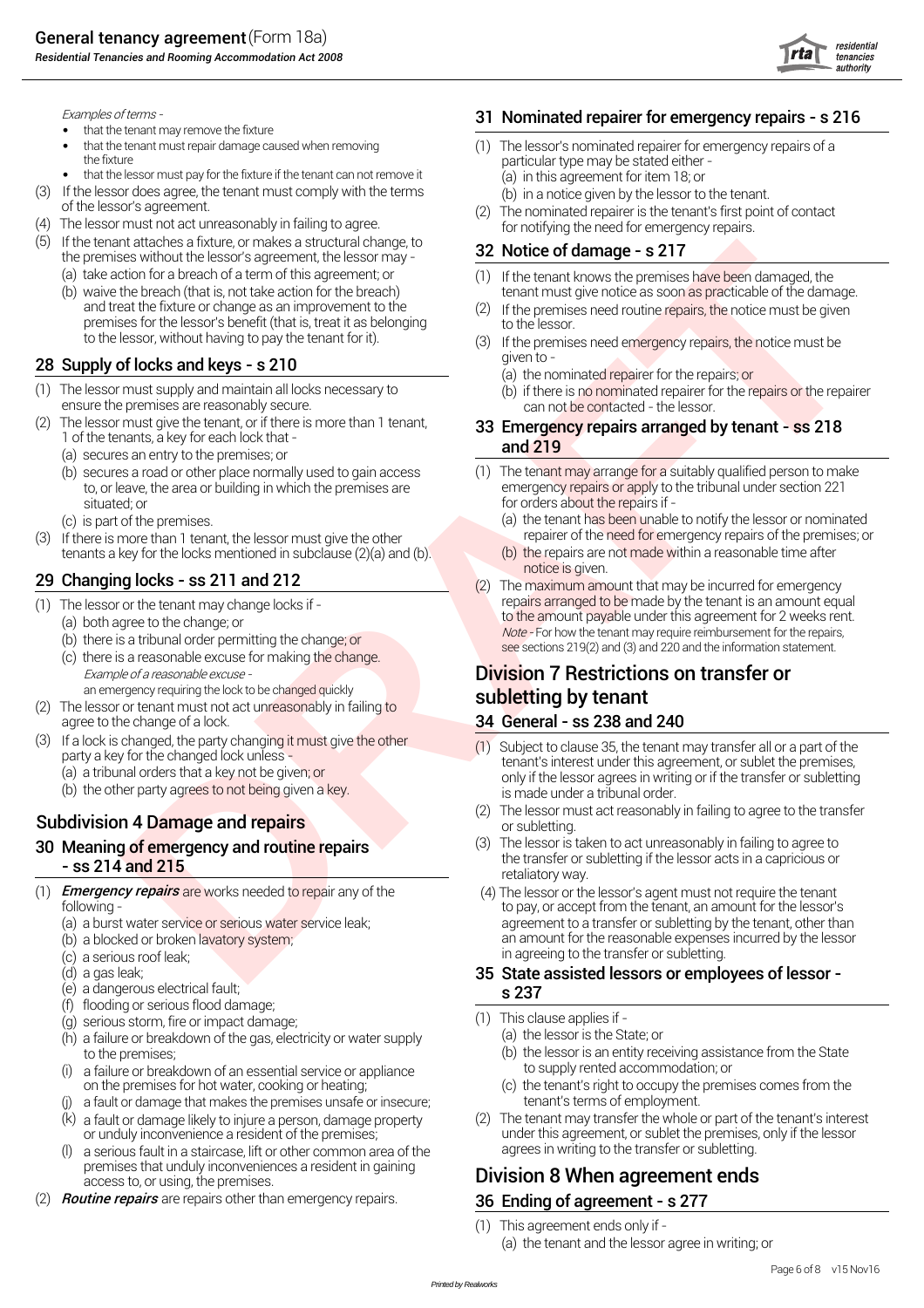

- (b) the lessor gives a notice to leave the premises to the **Division 9 Miscellaneous** tenant and the tenant hands over vacant possession of the premises to the lessor on or after the handover day; or **42 Supply of goods and services - s 171**
- (c) the tenant gives a notice of intention to leave the premises (1) The lessor or the lessor's agent must not require the tenant to to the lessor and hands over vacant possession of the  $\frac{1}{2}$  to the lessor or a person premises to the lessor on or after the handover day; or by the lessor or agent.
- (d) a tribunal makes an order terminating this agreement; or
- (e) charge. the tenant abandons the premises; or
- (f) after receiving a notice from a mortgagee under section  $\omega$  Note See section 164 for what is a service charge.<br>  $\omega$  and  $\omega$  For when a notice to leave or a notice of intention to leave may be given and its effe after receiving a notice from a mortgagee under section
- 

as far as possible, in the same condition they were in at the

- wear that happens during normal use
- changes that happen with ageing

At the end of the tenancy, the tenant must return to the lessor all<br>keys for the premises.

- (1) sending it by prepaid post as a letter to the address; or When handing over possession of the premises, the tenant must, if the lessor or the lessor's agent asks the tenant in writing (c) if a facsimile number for the party or agent is stated in this to state the tenant's new residential address. tell the lessor or and is agreement for to state the tenant's new residential address, tell the lessor or agreement for item 1, 2 or 3 and item 4 indicates that a<br>the agent the tenant's new residential address.
- (2) However, subclause (1) does not apply if the tenant has a reasonable to the facsimile number in accordance with the *Electronic* excuse for not telling the lessor or agent the new address. The new tell of the new address. Transactions (Queensland) Act 2001; or

 $n(n)$  As soon as practicable after this agreement ends, the tenant must prepare, in the approved form, and sign a condition report for the premises and give 1 copy of the report to the lessor or *Transactions (Queensland) Act 2001*.

Example of what might be as soon as practicable - when the tenant returns the keys to the premises to the lessor or the lessor's agent

Note - For the approved form for the condition report, see the information statement. The report may be very important in deciding<br>who is entitled to a refund of the rental bond if there is a dispute about

- (2) The lessor or the lessor's agent must, within 3 business days after receiving the copy of the report -
	-
	- (b) if the lessor or agent does not agree with the report show the parts of the report the lessor or agent disagrees with (7)
	- (c) if the tenant has given a forwarding address to the lessor address for service, facsimile number or email address stated resor or adent make a copy of the report and return it to the or agent - make a copy of the report and return it to the
- agreement for item 1, 2 or 3. (3) The lessor or agent must keep a copy of the condition report

### 41 Goods or documents left behind on premises **ss 363 and 364** notice was left at the address; and

- 
- (2) The lessor may not treat belongings left behind as the lessor's own delivered in the ordinary course of post; and<br>Interventy but must deal with them under sections 363 and 364 (3) a notice sent by facsimile is taken to property, but must deal with them under sections 363 and 364.<br>Note - For details of the lessor's obligations under sections 363 and 364. 364, see the information statement. They may include an obligation to store goods and may allow the lessor to sell goods and pay the net sale proceeds (after storage and selling costs) to the public trustee.

- buy goods or services from the lessor or a person nominated
- (2) Subclause (1) does not apply to a requirement about a service

- be given and its effect and when an application for a termination order (1) The name and address for service of the lessor's agent is stated<br>may be made to a tribunal, see the information statement.<br>(2) Also, if a sole ten
	- Also, if a sole tenant dies, this agreement terminates in (2) Unless a special term provides otherwise, the agent may -<br>accordance with section 277(7) or (8). (a) stand in the lessor's place in any application to a tribuna Note - See the information statement for details.<br>by the lessor or the tenant; or Unless a special term provides otherwise, the agent may -
- 37 Condition premises must be left in s  $188(4)$  (b) do any thing else the lessor may do, or is required to do,  $\frac{1}{25}$  at the end of the tenancy, the tenant must leave the premises, as far as possible in the same co

- start of the tenancy, fair wear and tear excepted. (1) A notice under this agreement must be written and, if there is<br>Examples of what may be fair wear and tear an approved form for the notice, in the approved form. Note - Download approved forms via the RTA website rta.qld.gov.au.
- $(2)$  A notice from the tenant to the lessor may be given to the lessor's agent. 38 Keys
	- (3) A notice may be given to a party to this agreement or the
		- (a) by giving it to the party or agent personally; or
- **19 Tenant's forwarding address s 205(2)** (b) if an address for service for the party or agent is stated in this agreement for item 1, 2 or 3 by leaving it at the address,<br>
(1) When handing over possession of the prem
- vective functions of the thermal term interesting of the season is the season of the thermal term interesting of the thermal term interesting of the thermal term interesting of the thermal term interesting of the thermal notice may be given by facsimile - by sending it by facsimile
- **40 Exit condition report s 66** (d) if an email address for the party or agent is stated in this agreement for item 1, 2 or 3 and item 4 indicates that a<br>(1) As soon as practicable after this agreement ends, the tenant n to the email address in accordance with the Electronic
	- the lessor's agent may withdraw his or her consent to<br>Frame of what might be as soon as practicable when the tenant<br>protices being given to them by facsimile or email only by giving notice to each other party that notices are no longer to be given<br>to the party or agent by facsimile or email. A party or the lessor's agent may withdraw his or her consent to
	- who is entitled to a refund of the rental bond if there is a dispute about for the tenant, the tenant's address for service is taken to be the the condition of the premises. address of the premises.  $(5)$  If no address for service is stated in this agreement for item 2
	- for service, facsimile number or email address only by giving (a) sign the copy; and a notice to each other party of a new address for service, facsimile<br>(b) if the lessor or agent does not agree with the report - show number or email address.  $(6)$  A party or the lessor's agent may change his or her address
		- by marking the copy in an appropriate way; and number or email address for a party or the lessor's agent, the<br>If the tenant has given a forwarding address to the lessor and address for service, facsimile number or email ad tenant at the address.<br>
		lessor or agent must keep a copy of the condition report and agreement for item 1, 2 or 3. On the giving of a notice of a new address for service, facsimile
			-
	- signed by both parties for at least 1 year after this agreement ends. (8) Unless the contrary is proved -<br>Coode or dooumente left bobind on promines received by the party to whom the address relates when the
- (1) The tenant must take all of the tenant's belongings from the (b) a notice sent by post is taken to have been received by the person to whom it was addressed when it would have been person to whom it was addressed when person to whom it was addressed when it would have been<br>delivered in the ordinary course of post; and
	- facsimile machine produces a transmission report indicating<br>all pages of the notice have been successfully sent; and
	- (d) a notice sent by email is taken to have been received by the recipient when the email enters the recipient's email server.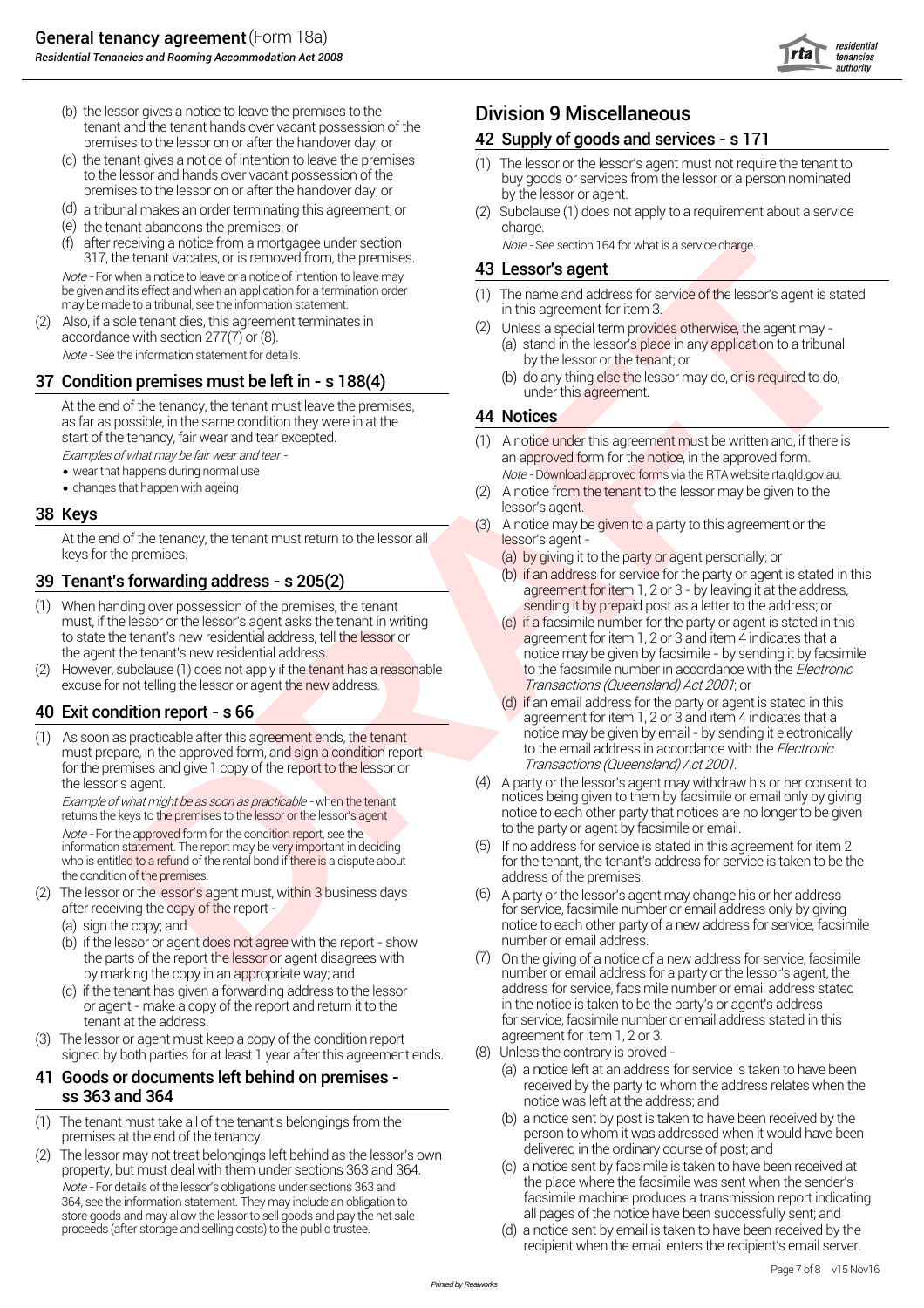

Part 3 Special terms Insert any special terms here and/or attach a separate list if required. See clause 2(3) to 2(5)

Refer to attached special terms approved by the Real Estate Institute of Queensland.

| Names of Approved Occupants:                                                                                                                                                                                                   |                                            |            |  |  |
|--------------------------------------------------------------------------------------------------------------------------------------------------------------------------------------------------------------------------------|--------------------------------------------|------------|--|--|
| The tenant/s must receive a copy of the information statement (Form 17a) and a copy of any applicable by-laws if copies have not previously been given to the tenant/s. Do not send to the RTA - give this form to the tenant/ |                                            |            |  |  |
| Signature of lessor/agent                                                                                                                                                                                                      | Signature of tenant 1                      |            |  |  |
| Name/trading name                                                                                                                                                                                                              | Print name                                 |            |  |  |
| Signature                                                                                                                                                                                                                      | Signature                                  |            |  |  |
| $\perp$<br>Date                                                                                                                                                                                                                | $\prime$<br>Date                           | $\sqrt{ }$ |  |  |
| in the presence of (witness)<br>Print name                                                                                                                                                                                     | in the presence of (witness)<br>Print name |            |  |  |
| Witness signature<br>$\overline{1}$<br>Date                                                                                                                                                                                    | Witness signature<br>Date                  | $\sqrt{ }$ |  |  |
|                                                                                                                                                                                                                                |                                            |            |  |  |
| Signature of tenant 2                                                                                                                                                                                                          | Signature of tenant 3                      |            |  |  |
| Print name                                                                                                                                                                                                                     | Print name                                 |            |  |  |
| Signature<br>$\prime$<br>$\sqrt{2}$<br>Date                                                                                                                                                                                    | Signature<br>$1 \quad 1$<br>Date           |            |  |  |
| in the presence of (witness)<br>Print name                                                                                                                                                                                     | in the presence of (witness)<br>Print name |            |  |  |
| Witness signature                                                                                                                                                                                                              | Witness signature                          |            |  |  |
| $\sqrt{2}$<br>$\prime$<br>Date                                                                                                                                                                                                 | $\sqrt{2}$<br>Date                         | $\sqrt{ }$ |  |  |
|                                                                                                                                                                                                                                |                                            |            |  |  |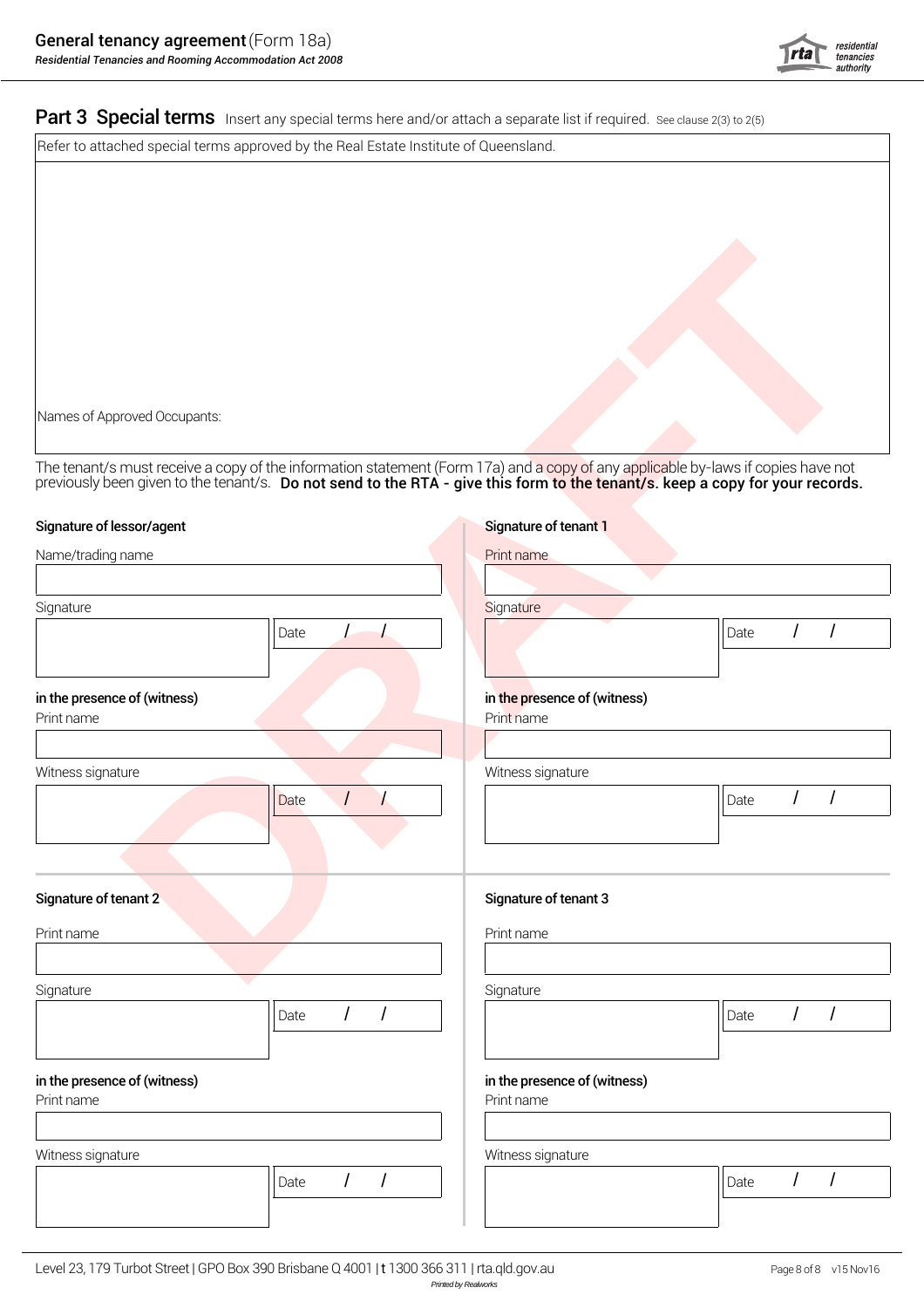

# Special Terms

*These Special Terms have been adopted and approved by The Real Estate Institute of Queensland Ltd.*

### **45 Occupation and use of premises**

The tenant must not permit persons other than the persons nominated in the special terms to reside at the premises without the written consent of the lessor. The lessor must act reasonably in exercising the lessor's discretion when determining whether or not to consent to a request by the tenant for any change to the approved tenants or occupants.

### **46 Care of the premises by the tenant**

- (1) During the tenancy, the tenant must-
	- (a) not do anything that might block any plumbing or drains on the premises;
	- $(h)$ keep all rubbish in the bin provided by the local authority in an area designated by the lessor or as the local authority may require;
	- (c) been collected; put the bin out for collection on the appropriate day for collection and return the bin to its designated place after the rubbish has
	- (d) maintain the lawns and gardens at the premises having regard to their condition at the commencement of the tenancy, incuding mowing the lawns, weeding the gardens and watering the lawns and gardens (subject to council water restrictions);
	- (e) keep the premises free from pests and vermin;
	- (f) agreed to by the lessor in accordance with clause 27; keep the walls, floor, doors and ceilings of the premises free of nails, screws or adhesive substances, unless otherwise
	- (g) not intentionally or negligently damage the premises and inclusions;
	- (h) only hang clothing and other articles outside the premises in areas designated by the lessor or the lessor's agent;
	- (i) at the start of the tenancy; keep the swimming pool, filter and spa equipment (if any) clean and at the correct chemical levels having regard to their condition
	- (j) extinguishers, garden sprinkler systems, hoses etc). not interfere with nor make non-operational any facility that may be provided with the premises (eg. smoke alarms, fire
	- (k) where the lessor has consented to animals being kept at the premises, the tenant must ensure all animals are kept in accordance with relevant local laws, state laws and federal laws including but not limited to, the *Animal Management (Cats & Dogs) Act 2008 and theAnimal Care and Protection Act 2001 where applicable.*

### (2) The obligations of the tenant at the end of the occupancy regarding the condition of the premises include -

- (a) If the carpets were professionally shampooed or steam cleaned at the start of the tenancy, having the carpets shampooed or steam cleaned:
	- (i) occupancy; and to the same standard they were in at the start of the tenancy, fair wear and tear excepted on the last day of the
	- (ii) giving the lessor or lessor's agent a copy of the relevant carpet cleaner's receipt or other relevant evidence to demonstrate that the tenant has complied with this requirement; and
	- (iii) giving the lessor or lessor's agent a copy of any professional carpet cleaner's receipt;
	- (iv) if birds or animals have been kept at the premises, to pay for the premises to be fumigated and deodorised by a professional fumigator.
- (b) repairing the tenant's intentional or negligent damage to the premises or inclusions;
- (c) returning the swimming pool, filter and spa equipment (if any) to a clean condition with correct chemical levels having regard to their condition at the start of the tenancy;
- (d) removing rubbish;
- (e) replacing inclusions (fair wear and tear excepted);
- (f) mowing lawns, weeding gardens having regard to their condition at the start of the tenancy;
- (g) remove all property othe<mark>r than t</mark>hat belonging to the lessor or on the premises at the start of the tenancy.
- (3) If the tenant does not meet the tenant's obligations at the end of the tenancy the lessor or the lessor's agent may pay for this to be done and claim the cost of doing so from the rental bond.

### **47 Locks and keys and remote controls**

- **December and use of premises**<br>
The terms in the state of premise the first present contribute it is expected and the premise single the state<br>
of contributions of the state of the state of the state of the state of the st (1) The lessor may claim from the tenant costs incurred by the lessor as a result of the tenant losing any key, access keycard or remote control relating to the premises which has been provided to the tenant (by the lessor, a body corporate or other person), including costs in connection with:
	- (a) replacing the key, access keycard or remote control; and
	- (b) gaining access to the premises.
- (2) The tenant acknowledges that the lessor's agent may retain a duplicate set of keys.
- (3) tenancy. The tenant must return all keys, access keycards and/or any remote controls to the lessor or the lessor's agent at the end of the

### **48 Early termination by tenant**

If the tenancy is breached before the end of the tenancy specified in item 6 despite other provisions of this agreement the lessor may claim from the tenant -

- (a) the earlier; and the rent and service charges until the lessor re-lets the premises or the end of the tenancy as specified in item 6 whichever is
- (b) the reasonable costs (including advertising costs) of re-letting and attempting to re-let the premises. (Sections 173(2) and 420).